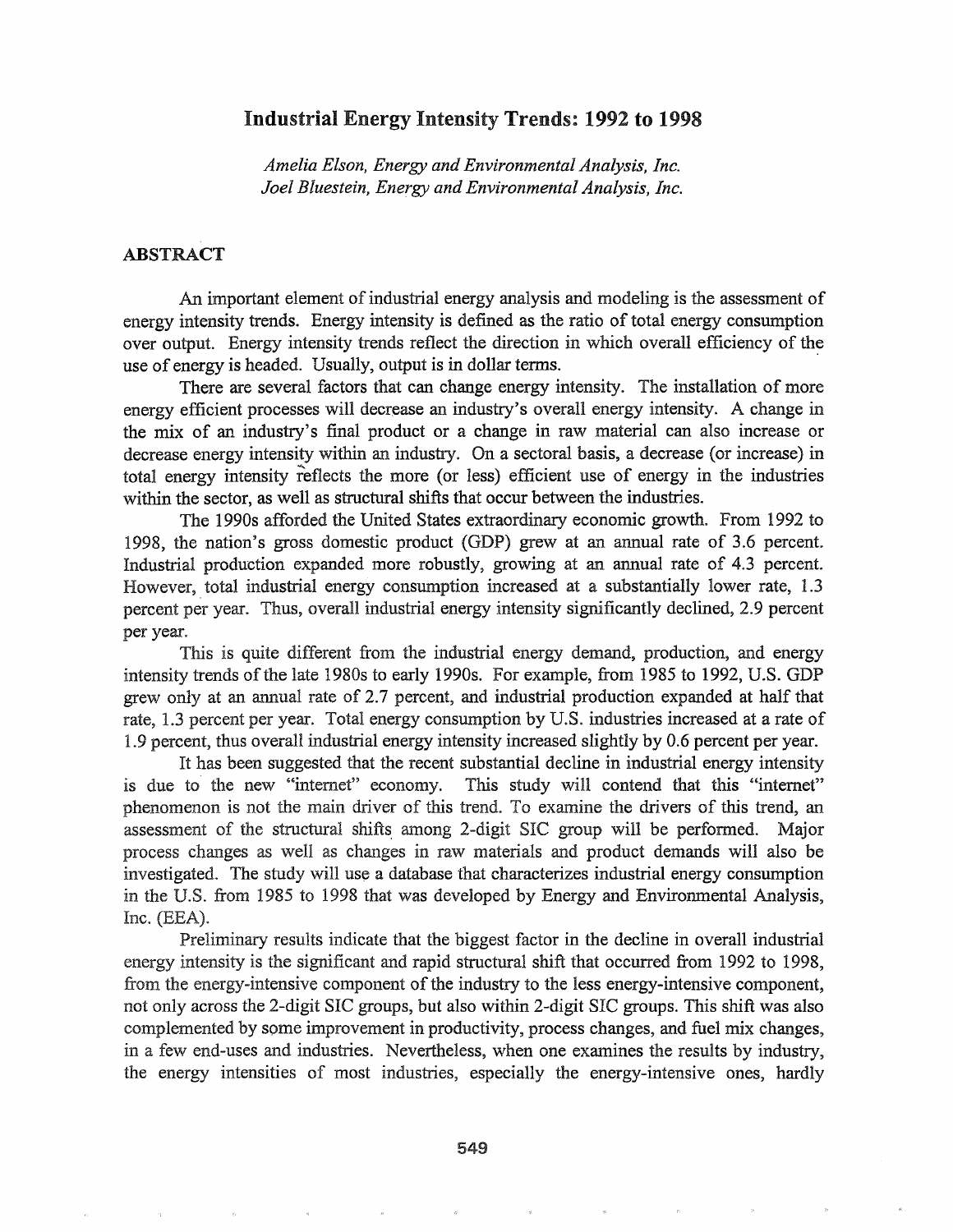changed. In fact the energy intensities of a few industries actually increased. The analysis underscores the importance of detailed analysis of quantitative data in analyzing the industrial sector and suggests that the fundamentals of industrial sector energy use have not changed so much as might be expected.

#### Introduction

Energy intensity is defined as the ratio of total energy consumption over output. The analysis of energy intensity trends in the industrial sector is an important step in understanding energy efficiency movements due to installation of more efficient equipment, structural shift, and changes in fuel mix. .

Industrial energy consumption can be defined to include primary energy, or purchased energy, or fuel and power energy. For this study, total energy consumption is defined as the sum of purchased electricity, fossil-fuel consumption, and renewable energy. The industrial energy consumption data draw upon original work done by Energy and Environmental Analysis, Inc.. (EEA) for the Gas Technology Institute (formerly, Gas Research Institute). The database resolves some of the known industrial sector data deficiencies by developing an industrial energy technology database from 1992 to 1998, which contains detailed characterization of industrial energy use. The database was made consistent with data from the Energy Information Administration, specifically the State Energy Data System (SEDS). The database is designed to incorporate sufficient detail by industry group (by 2-digit SIC group with further disaggregation in some industries), by region (11 GRI regions), by energy source (28 fuel types including steam and machine drive), and by end-use and technology (over 500 types of processes and equipment). The level of detail follows that of the data structure used in the Industrial Sector Technology Use Model (ISTUM-2). A complete documentation of the database methodology is reported in the GRI topical report titled Methodology for Updating Base Year Data in the ISTUM-2 Model.

The more controversial part of the definition of energy intensity is industrial output. There are a variety of data choices for output data. When doing a study of a specific establishment or industry with homogenous output, the most appropriate would be physical production (e.g. ton of paper). However, physical production becomes problematic when analyzing trends across industry groups (e.g., 2-digit SIC) or even within industry groups. The dollar value of production becomes more appropriate when looking at groups at a higher level of aggregation (e.g., 2-digit SIC, entire sector).

There are two major types of dollar value of output data available  $-$  value of shipments and value added. These data are published by the U.S. Department of Commerce. Value of shipments includes the total receipts of all products shipped, both primary and secondary, as well as miscellaneous receipts (including sales of products bought and sold without further processing). Value added, which is related to the Gross Domestic Product concept, is value of shipments less intermediate goods and services rendered.

The Federal Reserve Board (FRB) also publishes industrial production index data. The data are useful because the indices are more representative of production changes (i.e.,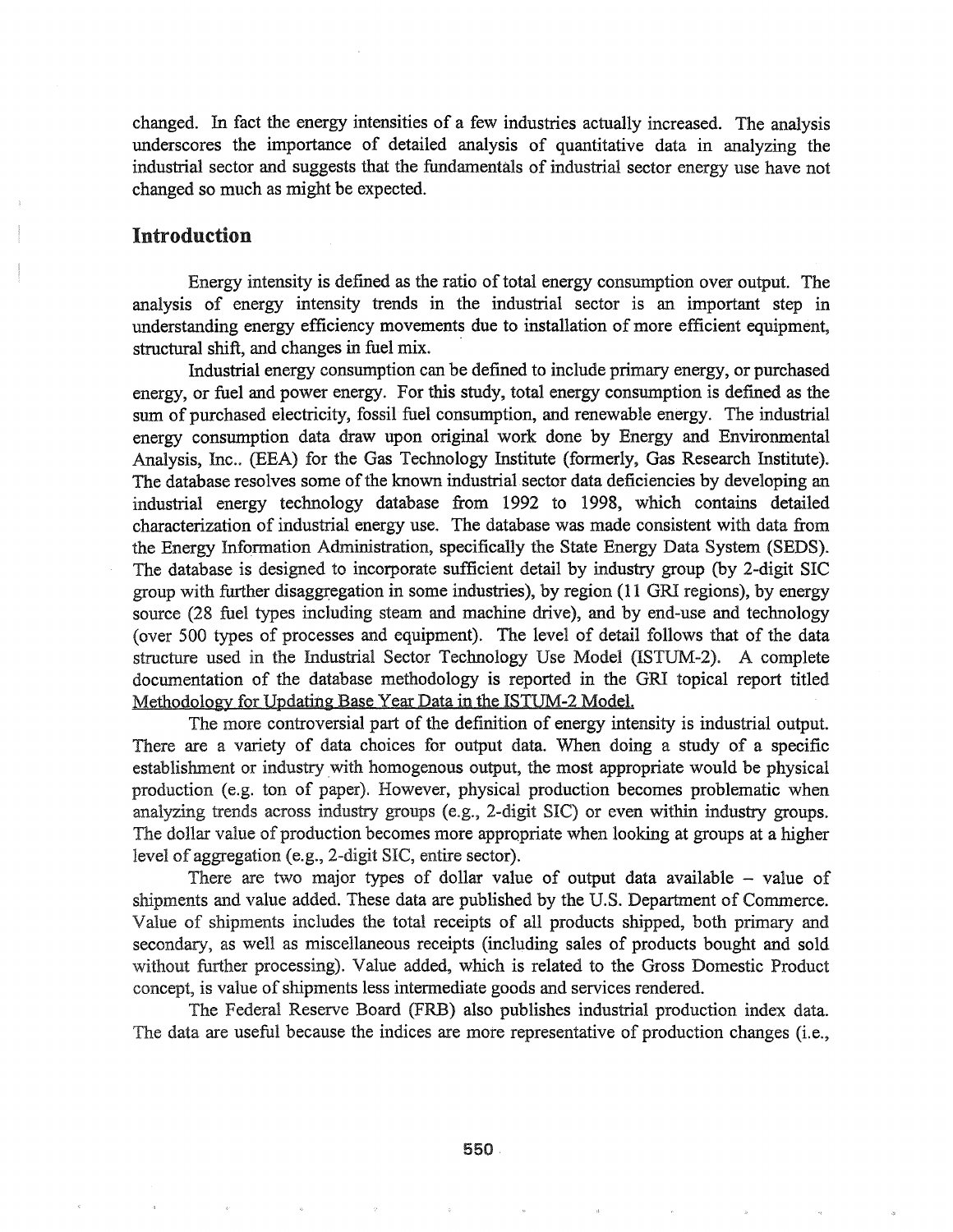

Figure 1. Energy Consumption by Industry Group by Fuel Type, 1998

data representative of production in physical units are used, when appropriate). However, it does not have data on the agriculture and construction industries. Furthennore, because it is an index measure, it cannot provide an energy intensity value for a particular year.

In this study, value added data are used. The value added data are useful in assessing the contribution of each industry group towards overall industrial production trends, which is an important part of the study.

# Industrial Energy Demand Profile

The U.S. industrial sector includes agriculture, mining, construction, and manufacturing establishments defined within Standard Industrial Classification (SIC) codes . 01 to 39. 1998, the U.S. industrial sector consumed 27.8 quads of energy. Total value added amounted to 2.1 trillion dollars of 1996 chained dollars.

Figure 1 shows energy consumption by industry group and energy source in 1998. Energy intensity by industry group for the same year is presented in Figure 2. Within the industrial sector, there are six energy-intensive industries  $-$  food (SIC 20), paper (SIC 26), chemicals (SIC 28), petroleum refining (SIC 29), stone, clay, and glass (SIC 32), and primary metals (SIC 33). These are primarily the basic commodity industries, and thus consume a higher amount of energy and their production output is generally lower in value (in terms of dollar). In 1998, these industries accounted for 69 percent of total industrial energy consumption but only, 22 percent of total value added in the United States. The energy intensity of the entire group reached 43 thousand Btu/dollar.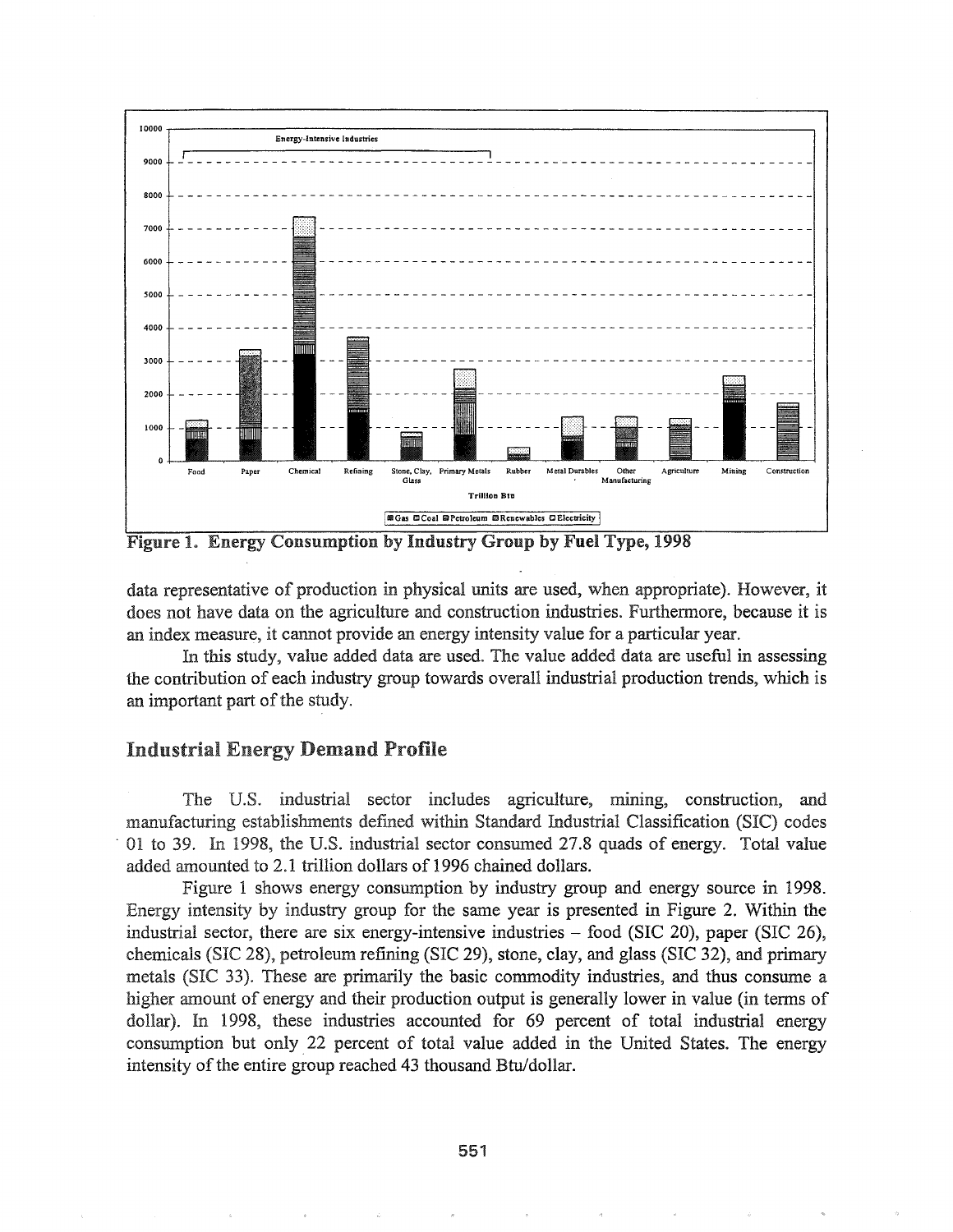It is observed that the group of energy-intensive industries consumed 71 percent of natural gas, 52 percent of purchased electricity, 84 percent of coal, 66 percent of petroleum, and 82 percent of renewable energy, consumed in the industrial sector. The energy-intensive industries accounted for 79 percent of total industrial feedstock use, and 67 percent of total heat and power use.

The rest of the sector includes the rubber industry (SIC 30), metal durables (fabricated metals (SIC 34), industrial machinery (SIC 35), electronic and other electric equipment (SIC 36), transportation equipment (SIC 37), instruments (SIC 38)), other manufacturing (tobacco (SIC 21), textile (SIC 22), apparel (SIC 23), lumber (SIC 24), furniture (SIC 25), printing (SIC 27), leather (SIC 31), miscellaneous manufacturing (SIC 39)), and non-manufacturing industries (agriculture, mining, and construction).



Figure 2. Energy Intensity by Industry Group, 1998

The metal durables and rubber industries are related to the computer and telecommunications equipment manufacturing industry. The metal durables include SIC 35 and 36, which are involved in the manufacture of computer monitors, computer chips, and other related equipment. SIC 30 is involved in the manufacture of plastic products used computer and telecommunications equipment cases and frames. In terms of industrial output, because of their involvement with the computer industry, these two industries were the fastest growing sub-sectors within the industrial sector from 1992 to 1998.

In 1998, the metal durables and rubber industries accounted for 37 percent of total value added of the industrial sector. However, their energy demand levels are much less,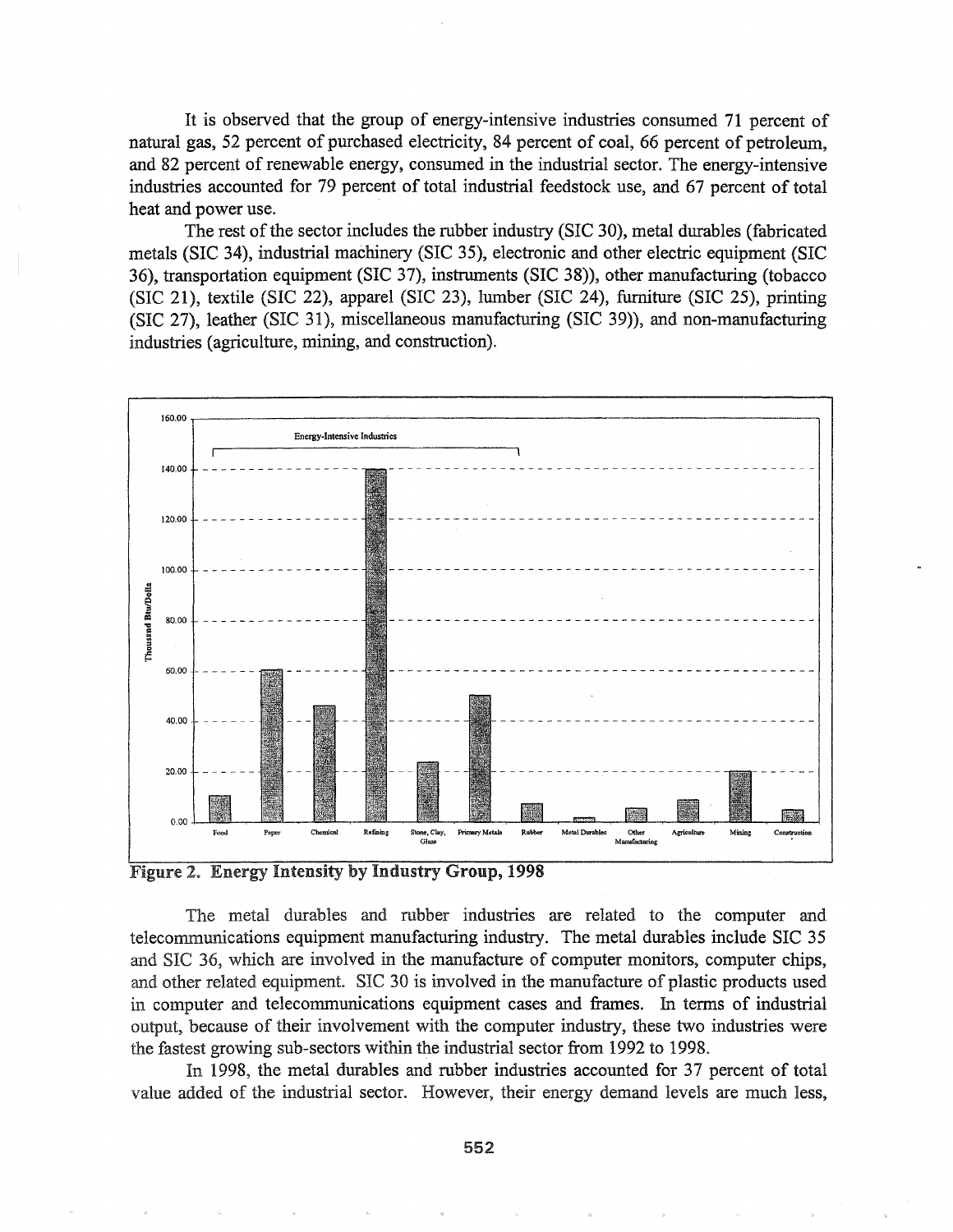accounting for only 6 percent of total industrial energy consumption. Thus, the metal durables and rubber industries combined, have a much lower energy intensity than the energy-intensive group, at 2.2 thousand Btu/dollar in 1998. Individually, the metal durables industry's energy intensity was 1.8 thousand Btu/dollar, while the rubber industry has 7.4 thousand Btu/dollar.

The non-manufacturing industries accounted for 20 percent of total industrial energy consumption in 1998. In addition, they also represent 30 percent of total value added in the industrial sector. Thus, their energy intensity during the same year was 9.0 thousand Btu/dollar. The other manufacturing industries consumed 5 percent of total industrial energy consumption, and accounted for 11 percent of total industrial sector value added. As a group, their energy intensity was 5.6 thousand Btu/dollar.

### Production Trends

From 1992 to 1998, the U.S. Gross Domestic Product (GDP) grew at an annual rate of 3.6 percent. The industrial sector portion (summing agriculture, mining, construction, and manufacturing real 1996 chained dollars) of GDP grew at a faster rate, 4.3 percent per year, while non-industrial (the residual between total GDP and the industrial portion) grew by 3.3 percent per year.

Within the industrial sector, the industries with the fastest growth in value added from 1992 to 1998 were those related to the computer and telecommunications industry - SIC 35, SIC 36, and SIC 30. SIC 36 grew at 21 percent per year and SIC 35 grew at an annual rate of 13 percent. SIC 30 expanded annually at arate of 6 percent. As shown in Figure 3, the metal durables and rubber industries accounted for 65 percent of the total growth in value added in the industrial sector. Overall, the metal durables and rubber industries combined, grew at an annual rate of 8.6 percent.

In sharp contrast, output of the energy intensive industries grew only by 2.2 percent per year. As a group, they only accounted for 11 percent of total industrial output growth. petroleum refining and primary metals industries reported the fastest annual growth, 3.9 and 3.8 percent, respectively. The stone, clay, and glass and chemical industries grew at slightly slower rates, 3.3 and 3.1 percent, respectively. The food and paper industries hardly expanded, growing by  $0.5$  and  $0.0$  percent per year, respectively.

The other manufacturing group of industries actually declined, as its value added fell by almost 1 percent per year. The non-manufacturing industries expanded robustly, 3.6 percent per year, with mining and construction industries growing by 4.7 and 4.1 percent per year, respectively. The output of the agriculture industry increased only by 1.6 percent per year. The non-manufacturing industries accounted for 25 percent of total industrial production growth from 1992 to 1998.

In reviewing these figures, it is important to understand how Department of Commerce values the output of the computer industry. Hedonic pricing on semiconductors, computer hardware, and computer software was incorporated into the National Income and Account starting 1986. The methodology was implemented to resolve measure-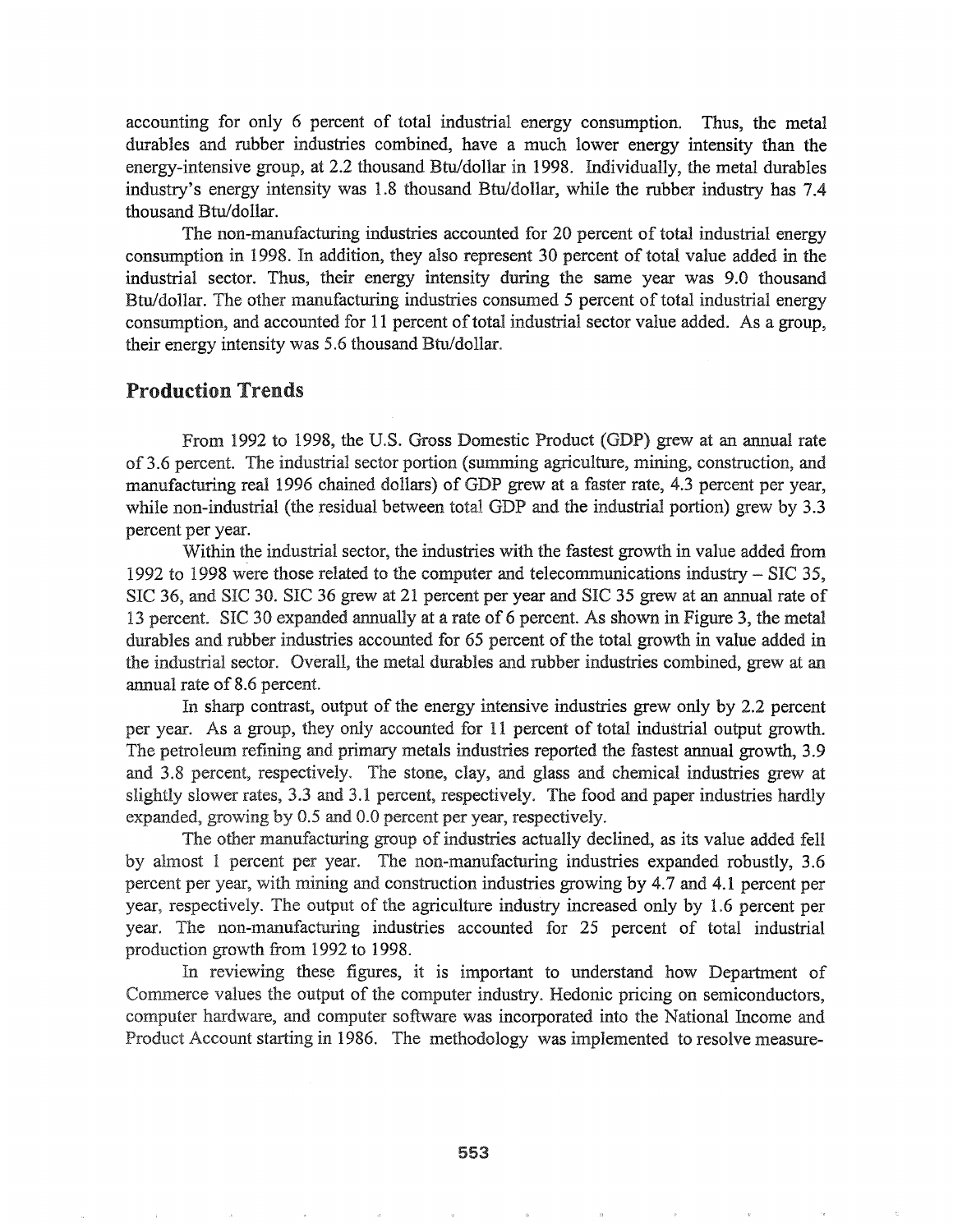

Figure 30 Change in Value Added by Industry Group, from 1992 to 1998

ment problems arising from the high tech goods rapidly changing level of quality and the falling production costs and prices, associated with these goods. The result of the use of hedonic pricing by the agency is the adjustment of the output value of the industry many times over the original output sales value.<sup>1</sup> As such, it is believed that the increase in the value of output of the computer industry is exaggerated, that is, that the growth rates of  $21$ and 13 percent for SIC 36 and SIC 35, respectively, are substantially more than the actual production growth.

# Energy Consumption and Intensity Trends

1992 to 1998, despite the robust industrial output growth, energy consumption in the industrial sector increased at a much less slower rate, from 25.7 to 27.8 quads, or by 1.3 percent per year. Thus, overall industrial energy intensity declined substantially, from 16.0 to 13.4 thousand Btu/dollar, or by 2.9 percent per year.

To understand why energy consumption in the sector was relatively slow, it is important to assess the energy consumption trends by industry group. And because the energy-intensive industries are the main drivers of energy consumption in the sector, it is important that each energy-intensive industry be analyzed. Equally significant, is the analysis of energy demand of the fastest growing industries. Thus, the energy consumption trends of the metal durables and rubber industries are also analyzed.

<sup>&</sup>lt;sup>1</sup> Cassidy, John. November 27, 2000. "The Productivity Mirage," The New Yorker. New York.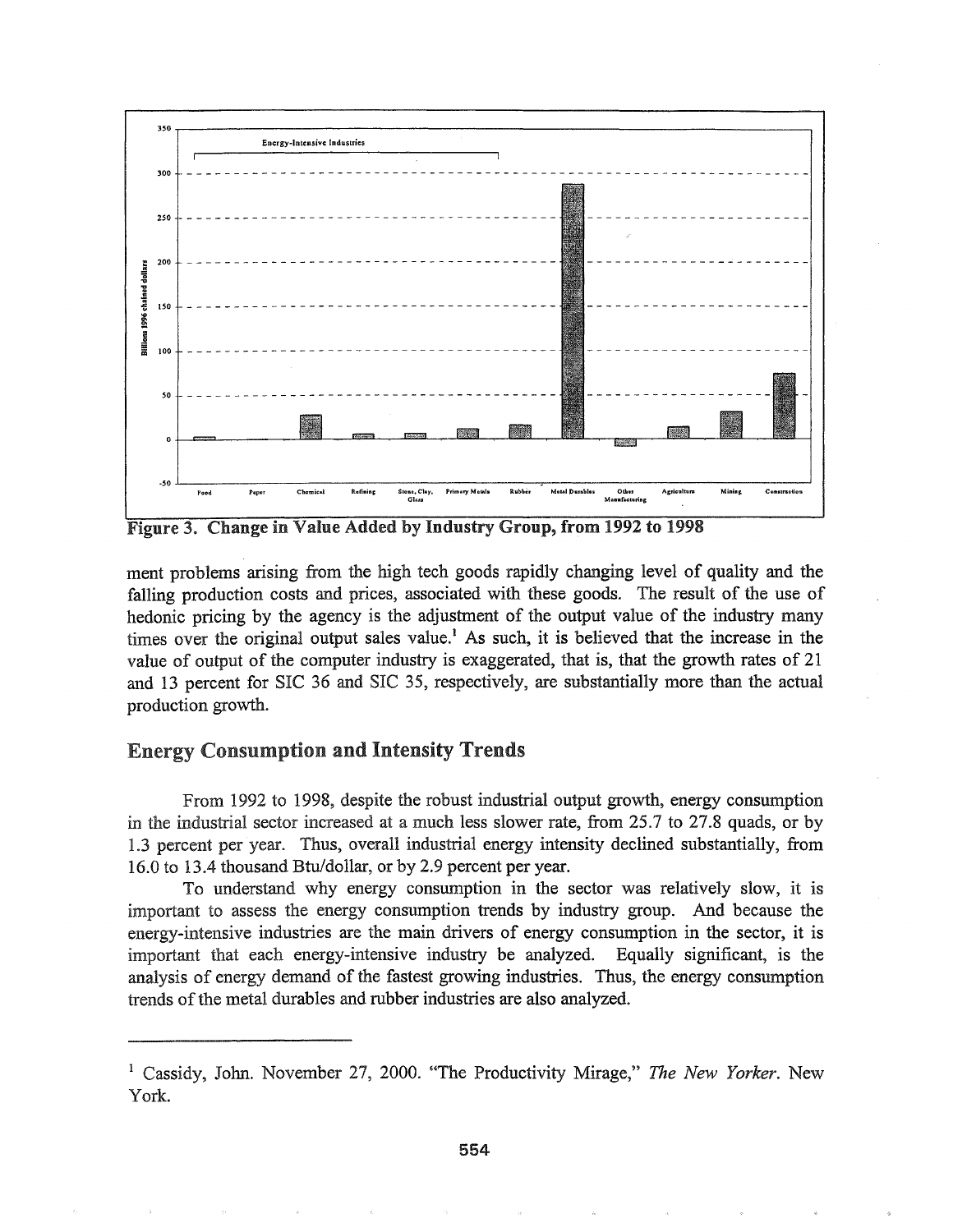Figure 4 presents the energy-intensity trends by industry group from 1992 to 1998. During this period, total energy consumption of the energy-intensive group of industries grew at an annual rate of 1.5 percent. Thus, for the entire group, energy intensity declined only slightly, 0.6 percent per year. More importantly, despite a slow growth in energy consumption (as they represent only 11 percent of total industrial production growth), the energy-intensive industries still accounted for over 75 percent of the total growth in energy consumption in the entire industrial sector. Thus, it is evident that the energy consumption growth in the sector is still reliant on the energy-intensive industries.

The fastest growth in energy consumption among the energy-intensive industries was in the food and paper industries, with 3.5 and 2.4 percent per year, respectively. These are significantly faster than their rates of production growth, as these same two industries actually reported the slowest growth in production among the energy-intensive industries. As such their energy intensities actually increased, 3.0 and 2.4 percent per year, respectively. Furthermore, these two industries combined, accounted for over 42 percent of the increase in energy consumption among the energy-intensive industries.

The increase in energy intensity in the food industry during this period, is attributed to the faster production growth of the energy-intensive sub-industries (including wet corn mill, beet sugar, soybean oil mill, and malt industries), relative to the less energy-intensive subindustries. In fact, during the same period, the industry's steam intensity increased, as the energy-intensive sub-industries tend to require more steam. The paper industry also experienced similar circumstances, as the energy-intensive components of the industry (including paper mills, pulp mills, and paperboard mills) grew substantially faster than the less-intensive ones. Like the food industry, the' energy-intensive sub-industries of the paper industry are steam intensive, and as such, steam intensity of the industry actually increased during this period.

The rest of the energy-intensive industries experienced much slower growth in energy consumption relative to the growth in their production. Thus, these industries also experienced declining energy-intensity. For example, while production in the chemical industry grew at an annual rate of 3.1 percent, its energy consumption increased only by 1.6 percent per year, thus its energy intensity declined 1.5 percent per year. Nevertheless, this industry still represented 40 percent of the total growth in energy consumption among the energy-intensive industries. The slow demand for energy in the chemical industry was brought about by the slow growth of the petrochemical and basic chemical sub-industries, which are the more energy-intensive component of the industry. The fastest expansion in production occurred in the less-energy intensive, higher dollar value segments, such as drugs, and soaps and detergent manufacture.

The primary metals industry enjoyed the fastest decline in energy intensity among the energy-intensive industries. Energy consumption from 1992 to 1998 in the industry grew by 0.4 percent per year. With the fastest production growth, this industry, thus reported the fastest energy-intensity decline, by 3.3 percent per year. The continued shift from integrated steel mills to minimills is a major contributor to the continued increase in overall energy efficiency in the industry. The minimills have successfully penetrated the flat-rolled and higher-end product market segments of the industry, which has then increased their mar-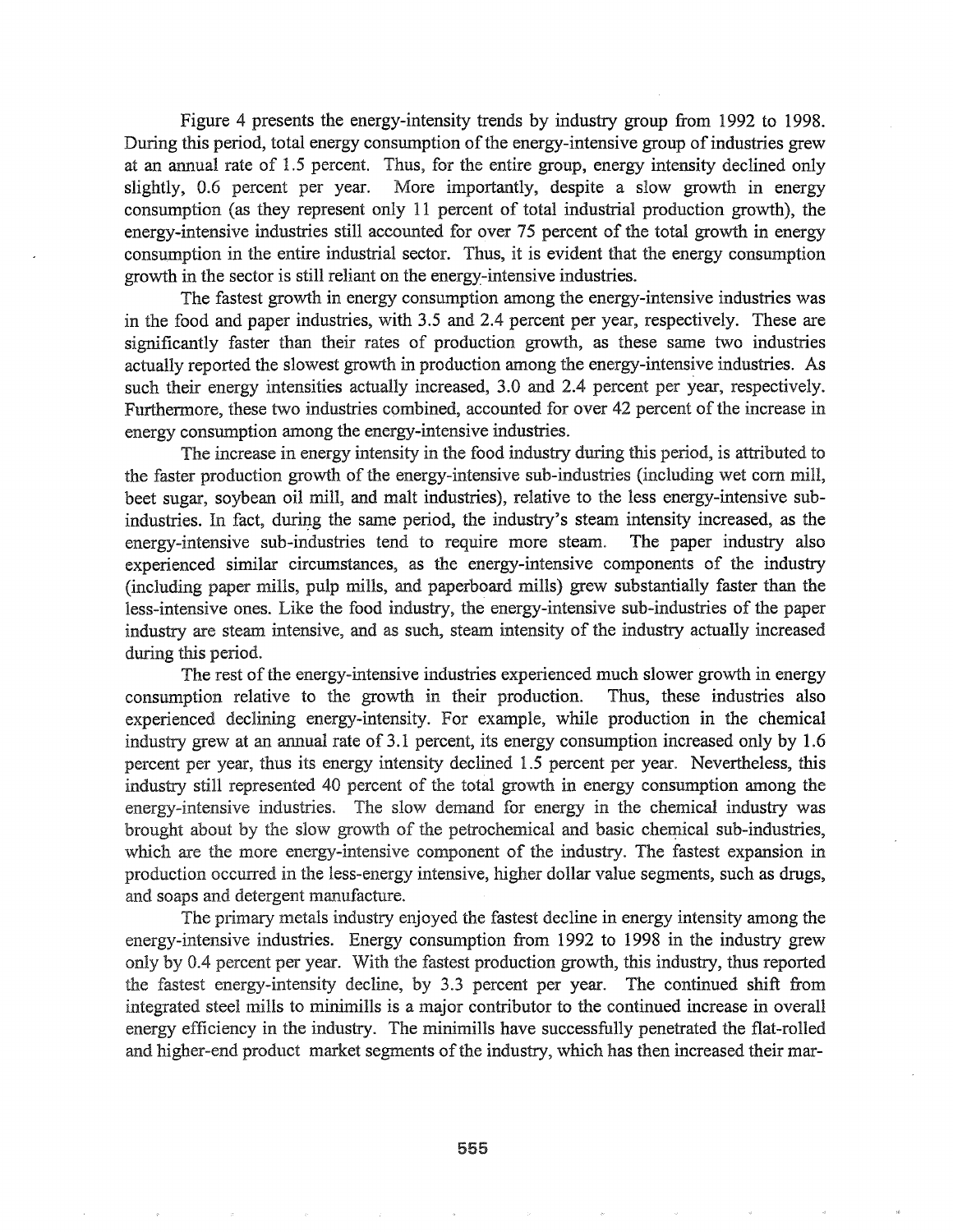

Figure 4. Energy Intensity Trends, Indexed, 1992 to 1998

ket share of total steel production. Also, the industry enjoyed the fastest growth in cogeneration, which increased 14 percent per year, from 1992 to 1998. The persistent slowdown of the primary nonferrous segment (which is more energy-intensive) combined with the growth of the secondary and semi-fabrication segments (which is less energyintensive), also contribute to the decline in energy-intensity in the primary metals industry.

The refining industry experienced the second fastest decline in energy intensity among the energy-intensive industries. From 1992 to 1998, energy consumption for this industry grew at a slow pace, 0.9 percent per year. Thus, energy intensity for this industry declined by 3.0 percent per year. There is an issue that needs to be raised regarding the production value for the refining industry. While value added for the industry is reported to have grown by 3.9 percent annually, refinery output data from the Energy Information Administration (EIA) show that output in terms of barrels actually grew only by 1.7 percent per year. In fact, when we use the EIA output instead of the value added, energy intensity for the industry actually declined by only 0.8 percent per year. Steam intensity also declined in the industry, as capacity expansion was more heavily set in the downstream segment of refinery operations.

Energy consumption the stone, clay and glass industry only increased by 0.7 percent per year. This is substantially slower than its production growth. Thus, energy intensity for this industry declined by an annual rate of 2.5 percent. There are three factors contributing to the decline in energy intensity. First, from 1992 to 1998, the less energyintensive and higher value segment of the industry grew faster than the more energyintensive segment (includes flat glass and cement manufacture). Second, the cement industry continues to switch from coal and natural gas to the cheaper waste fuels. This presents some data complication, since SEDS does not track consumption of waste fuels. As such, the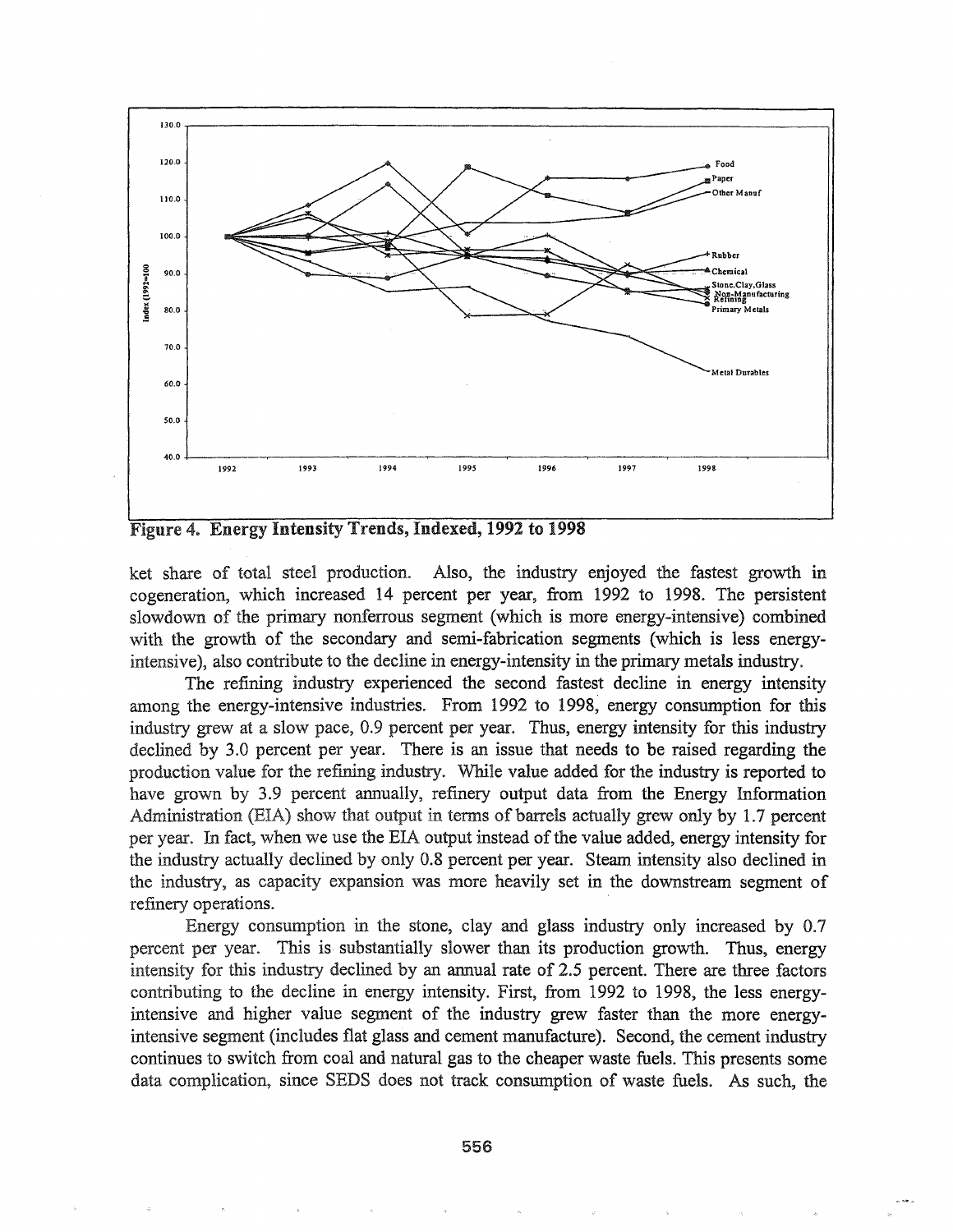possible increase in waste fuel consumption is not incorporated in the data, rather only the decrease in coal and natural gas consumption. Third, the flat glass and cement industries continue to install more efficient equipment, including electric boosters and oxyfuel furnaces in the glass industry, and dry kilns, preheaters, and precalciners in the cement industry. This component actually does reflect energy efficiency.

Despite accounting for 65 percent of the growth in production of the entire industrial sector, the metal durables and rubber industries accounted for only 8 percent of the total increase in energy consumption over the entire sector. Energy consumption in the rubber industry grew significantly, 5.2 percent per year, while energy consumption in the metal durables industry grew only slightly, 0.9 percent per year. Thus, energy intensity in the rubber industry fell annually by 0.8 percent, while energy intensity in the metal durables industry declined substantially, by 7.3 percent per year.

The remarkable reduction of energy-intensity in the metal durables industry can be attributed to several factors. First, the growth in value added is probably substantially faster than physical production growth because of the "hedonic" pricing procedure that the U.S. Department of Commerce includes in the calculation of the values. Second, the computer industry, because it is a fairly new industry with new plants and equipment, has had the opportunity to install the latest and most energy-efficient equipment and processes.

Another related factor is the production capability of the computer and telecommunications industry towards the manufacture of smaller components with equal or more power. Computer chips, cellular telephones, and other equipment have been shrinking in size, but their quality and power have not diminished, in fact, they have increased. Therefore, it is possible that this industry could have produced substantially more units of product but with lesser use of raw materials, energy and other inputs.

The slight reduction of energy-intensity in the rubber industry was supported by the significant growth in energy consumption in the industry. The growth in energy consumption is connected to the modest production growth of the energy-intensive segments of the industry, tire manufacture and plastic product manufacture, combined with production growth in the less-energy intensive segment.

# Internet Use in Industry<sup>2</sup>

According to a recent survey from the National Association of Manufacturers, although 80 percent have company websites, only 32 percent of manufacturers in the country are using electronic commerce in their businesses. Most of these businesses are using computer technologies to perform e-commerce transactions, coordinate product designs, communications, manage inventory, provide training, and provide customer services. Undoubtedly, these computer uses reduce overall costs, but nevertheless, they are not the energy-intensive tasks in most manufacturing plants. As such, it is not expected that computer use has significantly reduced energy consumption.

<sup>&</sup>lt;sup>2</sup> The discussion in this section is drawn from the report, Economics and Statistics Administration, U.S. Department of Commerce,. June 2000. *Digital Economy 2000*. Washington, DC.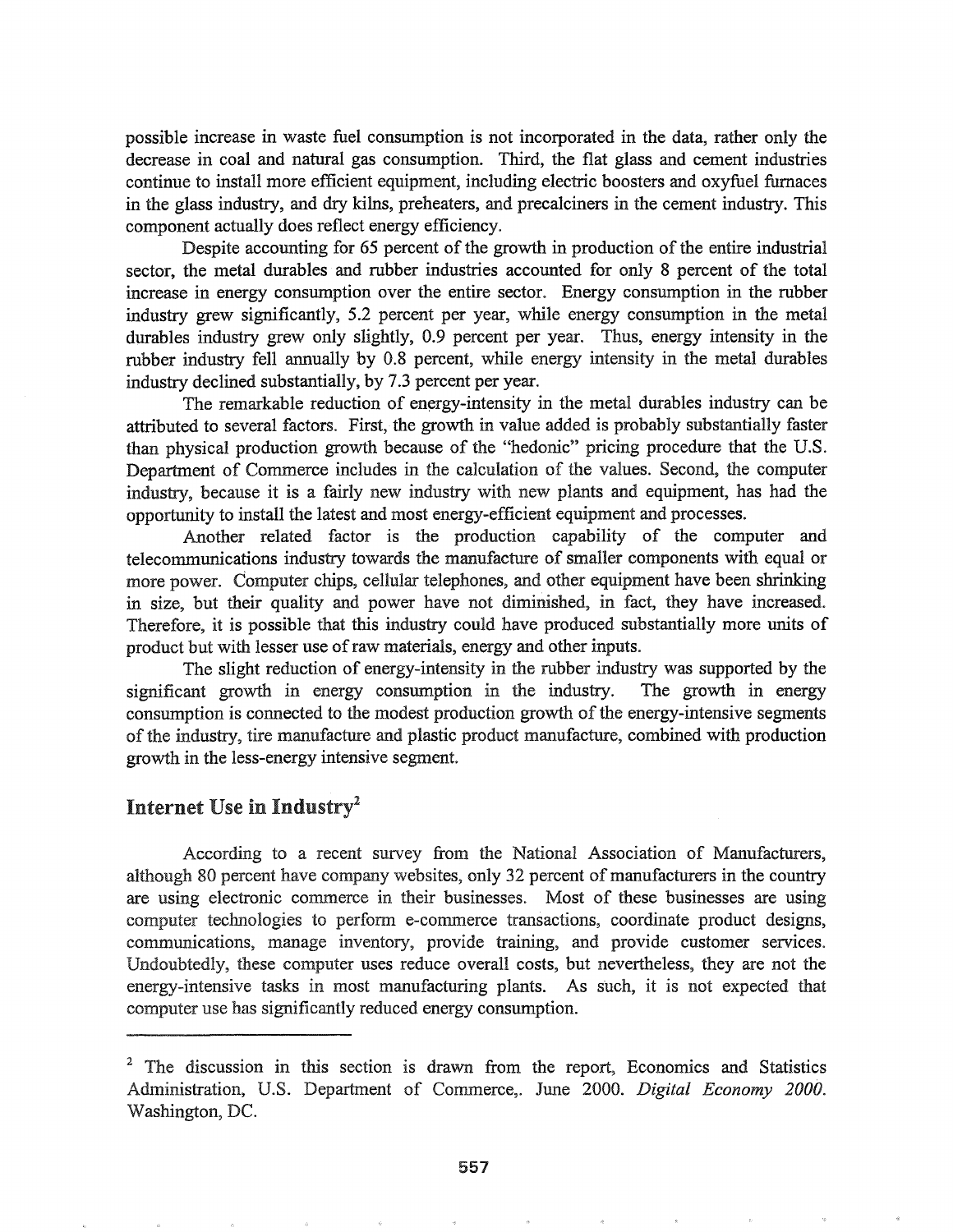It has been noted that the evidence of information technology contributing to large productivity gains in industry is mixed. Industries producing information and computer technologies are those experiencing substantial gains in productivity. According to the Bureau of Labor Statistics, SIC 35 and SIC 36 enjoyed the fastest growth in multifactor productivity from 1990 to 1996. Industries outside SIC 35 and SIC 36 however, have not reflected the same results. There has been relatively less growth in the use of computers and information technology in process industries. There is also evidence of reduced productivity in industries that have invested on these technologies. Furthermore, it has been observed that for these new technologies to substantially impact productivity, it has to be combined with other business investments, such as new strategies, new business procedures, and new organizational structure.

In conclusion, although the emergence and use of new computer and information technologies have been remarkably strong over the last decade, it is overly optimistic to imply that it has substantially contributed to overall energy efficiency improvement in the U.S. industrial sector.

#### Summary and Conclusions

It has been claimed by some that the internet and the related new economy phenomenon has been the major contributor to declines in overall energy intensity in the industrial sector. The authors contend that this is not the case. It is true that the computer and telecommunications industry is a major consideration in the decline in energy intensity, but not as a result of the increased productivity from the use of their equipment.

As presented above, the role of the energy-intensive industries is still a major consideration when assessing energy demand trends in the industrial sector. Despite their slow to moderate growth in production, these industries still account for a majority of the growth in energy consumption. On the other hand, the role of the less-intensive industries, specifically the metal durables and rubber industries, is a major factor when assessing industrial production trends in the industrial sector. From 1992 to 1998, these industries accounted for 65 percent of total growth in value added for the entire sector. Nevertheless, they only accounted for a small portion (8 percent) of total increase in energy demand.

Given the importance of the energy-intensive industries over industrial energy consumption, it is essential to consider their energy-intensity trends. As was shown above, the energy-intensity trends of these industries, varied from one industry to another. For example, the food and paper industries, which reported a slow production growth, reported significant increase in energy consumption, and thus their energy-intensities increased. Their energy consumption growths were driven by the growths of their energy-intensive subindustries. The rest of the energy-intensive industries experienced declines in energyintensity, driven by structural shifts within the SIC group (with the less energy-intensive subindustries growing faster in terms of production) and continued process changes.

The primary factor that drove the decline in overall energy intensity in the sector was the decline in energy intensity of the industries related to the computer and telecommunications industry  $-$  metal durables and rubber industries. These industries are substantially less energy-intensive, but have higher dollar value of output. The enormous